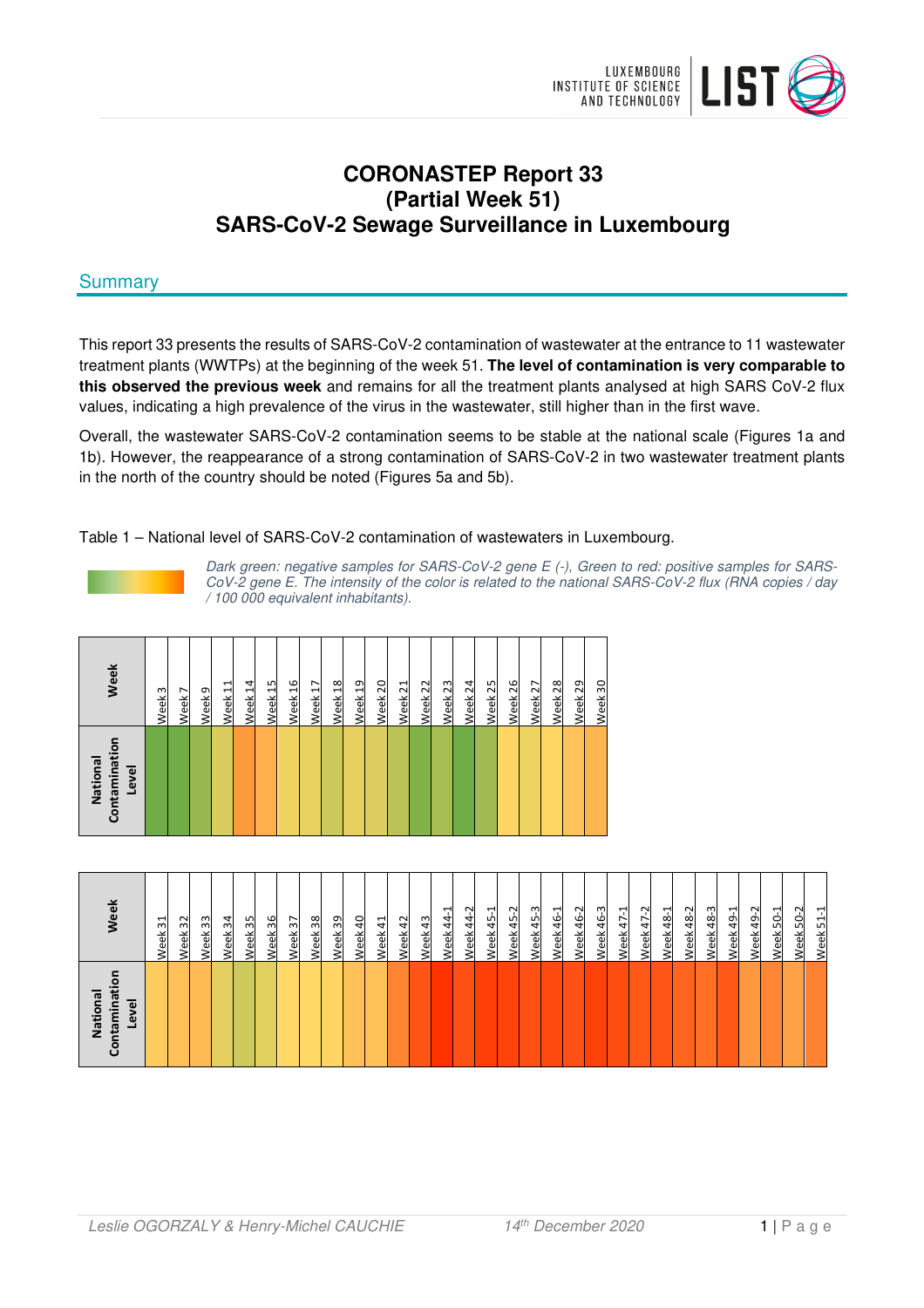

Figure 1a – RT-qPCR quantification time-course monitoring of SARS-CoV-2 (E gene) in Luxembourgish wastewater samples from December 2019 to December 2020. Grey squares: daily-confirmed cases for Luxembourgish residents (https://data.public.lu/fr/datasets/donnees-covid19/), Blue dots: cumulative SARS-CoV-2 flux (RNA copies / day / 100 000 equivalent inhabitants).



Figure 1b – Close-up of Figure 1a showing results from September  $1^{st}$  on.



**Luxembourg**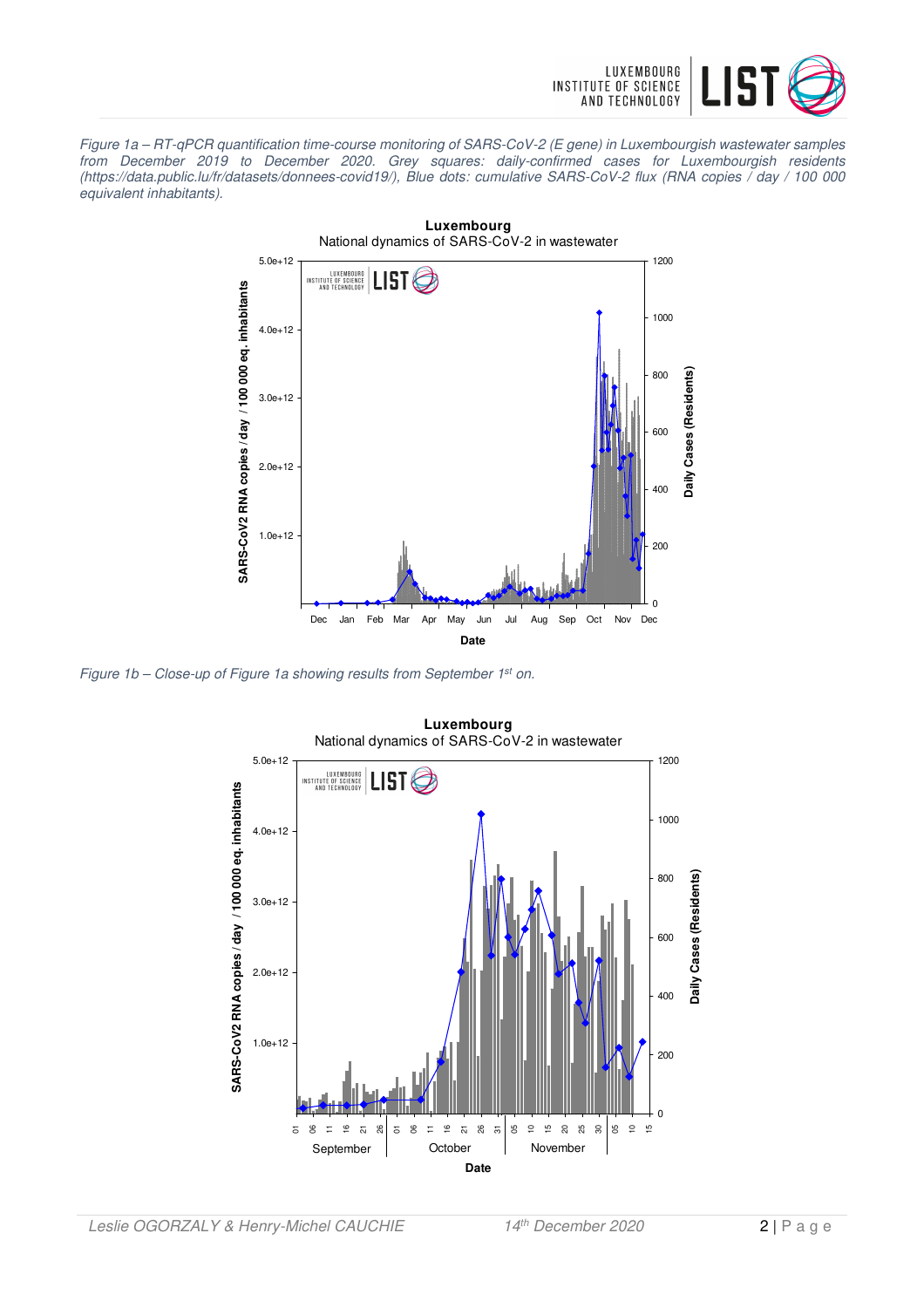

Table 2 - Level of SARS-CoV-2 contamination of each analyzed wastewater treatment plant in Luxembourg during the second wave. BEG: Beggen, BET: Bettembourg, SCH: Schifflange, BLE: Bleesbruck, MER: Mersch, PET: Pétange, HES: Hespèrange, ECG: Echternach, UEB: Uebersyren, GRE: Grevenmacher, TRO: Troisvierges, BOE: Boevange sur Attert, WIL: Wiltz



Dark green: negative samples for SARS-CoV-2 gene E (-), Green to red: positive samples for SARS-CoV-2 gene E. The intensity of the color is related to the RT-qPCR signal (Ct values) Grey boxes: no data

|            | 2020              |                    |                    |                    |                               |                    |                    |                    |                    |         |                    |         |                    |         |         |                    |         |                                          |         |                    |                    |         |         |                    |                    |                    |         |         |         |                  |           |                  |                                      |                  |                  |           |                  |           |                  |                  |                  |                  |                  |           |                        |
|------------|-------------------|--------------------|--------------------|--------------------|-------------------------------|--------------------|--------------------|--------------------|--------------------|---------|--------------------|---------|--------------------|---------|---------|--------------------|---------|------------------------------------------|---------|--------------------|--------------------|---------|---------|--------------------|--------------------|--------------------|---------|---------|---------|------------------|-----------|------------------|--------------------------------------|------------------|------------------|-----------|------------------|-----------|------------------|------------------|------------------|------------------|------------------|-----------|------------------------|
|            | <b>First wave</b> |                    |                    |                    |                               |                    |                    |                    |                    |         |                    |         |                    |         |         |                    |         |                                          |         |                    |                    |         |         |                    | <b>Second wave</b> |                    |         |         |         |                  |           |                  |                                      |                  |                  |           |                  |           |                  |                  |                  |                  |                  |           |                        |
| WWTP       | Week <sub>9</sub> | Week <sub>11</sub> | Week <sub>14</sub> | Week <sub>15</sub> | Week 16<br>Week <sub>17</sub> | Week <sub>18</sub> | Week <sub>19</sub> | Week <sub>20</sub> | Week <sub>21</sub> | Week 22 | Week <sub>23</sub> | Week 24 | Week <sub>25</sub> | Week 26 | Week 27 | Week 28<br>Week 29 | Week 30 | Week <sub>32</sub><br>Week <sub>31</sub> | Week 33 | Week <sub>34</sub> | Neek <sub>35</sub> | Week 36 | Week 37 | Week <sub>38</sub> | Week 39            | Week <sub>40</sub> | Week 41 | Week 42 | Week 43 | <b>Neek 44-1</b> | Week 44-2 | <b>Neek 45-1</b> | <b>Neek 45-3</b><br><b>Neek 45-2</b> | <b>Neek 46-1</b> | <b>Neek 46-2</b> | Week 46-3 | <b>Neek 47-1</b> | Week 47-2 | <b>Neek 48-1</b> | <b>Neek 48-2</b> | <b>Neek 48-3</b> | <b>Neek 49-1</b> | <b>Neek 49-2</b> | Week 50-1 | Week 50-2<br>Week 51-1 |
| <b>BEG</b> |                   |                    |                    |                    |                               |                    |                    |                    |                    |         |                    |         |                    |         |         |                    |         |                                          |         |                    |                    |         |         |                    |                    |                    |         |         |         |                  |           |                  |                                      |                  |                  |           |                  |           |                  |                  |                  |                  |                  |           |                        |
| <b>BET</b> |                   |                    |                    |                    |                               |                    |                    |                    |                    |         |                    |         |                    |         |         |                    |         |                                          |         |                    |                    |         |         |                    |                    |                    |         |         |         |                  |           |                  |                                      |                  |                  |           |                  |           |                  |                  |                  |                  |                  |           |                        |
| <b>SCH</b> |                   |                    |                    |                    |                               |                    |                    |                    |                    |         |                    |         |                    |         |         |                    |         |                                          |         |                    |                    |         |         |                    |                    |                    |         |         |         |                  |           |                  |                                      |                  |                  |           |                  |           |                  |                  |                  |                  |                  |           |                        |
| <b>BLE</b> |                   |                    |                    |                    |                               |                    |                    |                    |                    |         |                    |         |                    |         |         |                    |         |                                          |         |                    |                    |         |         |                    |                    |                    |         |         |         |                  |           |                  |                                      |                  |                  |           |                  |           |                  |                  |                  |                  |                  |           |                        |
| <b>MER</b> |                   |                    |                    |                    |                               |                    |                    |                    |                    |         |                    |         |                    |         |         |                    |         |                                          |         |                    |                    |         |         |                    |                    |                    |         |         |         |                  |           |                  |                                      |                  |                  |           |                  |           |                  |                  |                  |                  |                  |           |                        |
| <b>PET</b> |                   |                    |                    |                    |                               |                    |                    |                    |                    |         |                    |         |                    |         |         |                    |         |                                          |         |                    |                    |         |         |                    |                    |                    |         |         |         |                  |           |                  |                                      |                  |                  |           |                  |           |                  |                  |                  |                  |                  |           |                        |
| <b>HES</b> |                   |                    |                    |                    |                               |                    |                    |                    |                    |         |                    |         |                    |         |         |                    |         |                                          |         |                    |                    |         |         |                    |                    |                    |         |         |         |                  |           |                  |                                      |                  |                  |           |                  |           |                  |                  |                  |                  |                  |           |                        |
| <b>ECH</b> |                   |                    |                    |                    |                               |                    |                    |                    |                    |         |                    |         |                    |         |         |                    |         |                                          |         |                    |                    |         |         |                    |                    |                    |         |         |         |                  |           |                  |                                      |                  |                  |           |                  |           |                  |                  |                  |                  |                  |           |                        |
| <b>UEB</b> |                   |                    |                    |                    |                               |                    |                    |                    |                    |         |                    |         |                    |         |         |                    |         |                                          |         |                    |                    |         |         |                    |                    |                    |         |         |         |                  |           |                  |                                      |                  |                  |           |                  |           |                  |                  |                  |                  |                  |           |                        |
| <b>GRE</b> |                   |                    |                    |                    |                               |                    |                    |                    |                    |         |                    |         |                    |         |         |                    |         |                                          |         |                    |                    |         |         |                    |                    |                    |         |         |         |                  |           |                  |                                      |                  |                  |           |                  |           |                  |                  |                  |                  |                  |           |                        |
| <b>TRO</b> |                   |                    |                    |                    |                               |                    |                    |                    |                    |         |                    |         |                    |         |         |                    |         |                                          |         |                    |                    |         |         |                    |                    |                    |         |         |         |                  |           |                  |                                      |                  |                  |           |                  |           |                  |                  |                  |                  |                  |           |                        |
| <b>BOE</b> |                   |                    |                    |                    |                               |                    |                    |                    |                    |         |                    |         |                    |         |         |                    |         |                                          |         |                    |                    |         |         |                    |                    |                    |         |         |         |                  |           |                  |                                      |                  |                  |           |                  |           |                  |                  |                  |                  |                  |           |                        |
| <b>WIL</b> |                   |                    |                    |                    |                               |                    |                    |                    |                    |         |                    |         |                    |         |         |                    |         |                                          |         |                    |                    |         |         |                    |                    |                    |         |         |         |                  |           |                  |                                      |                  |                  |           |                  |           |                  |                  |                  |                  |                  |           |                        |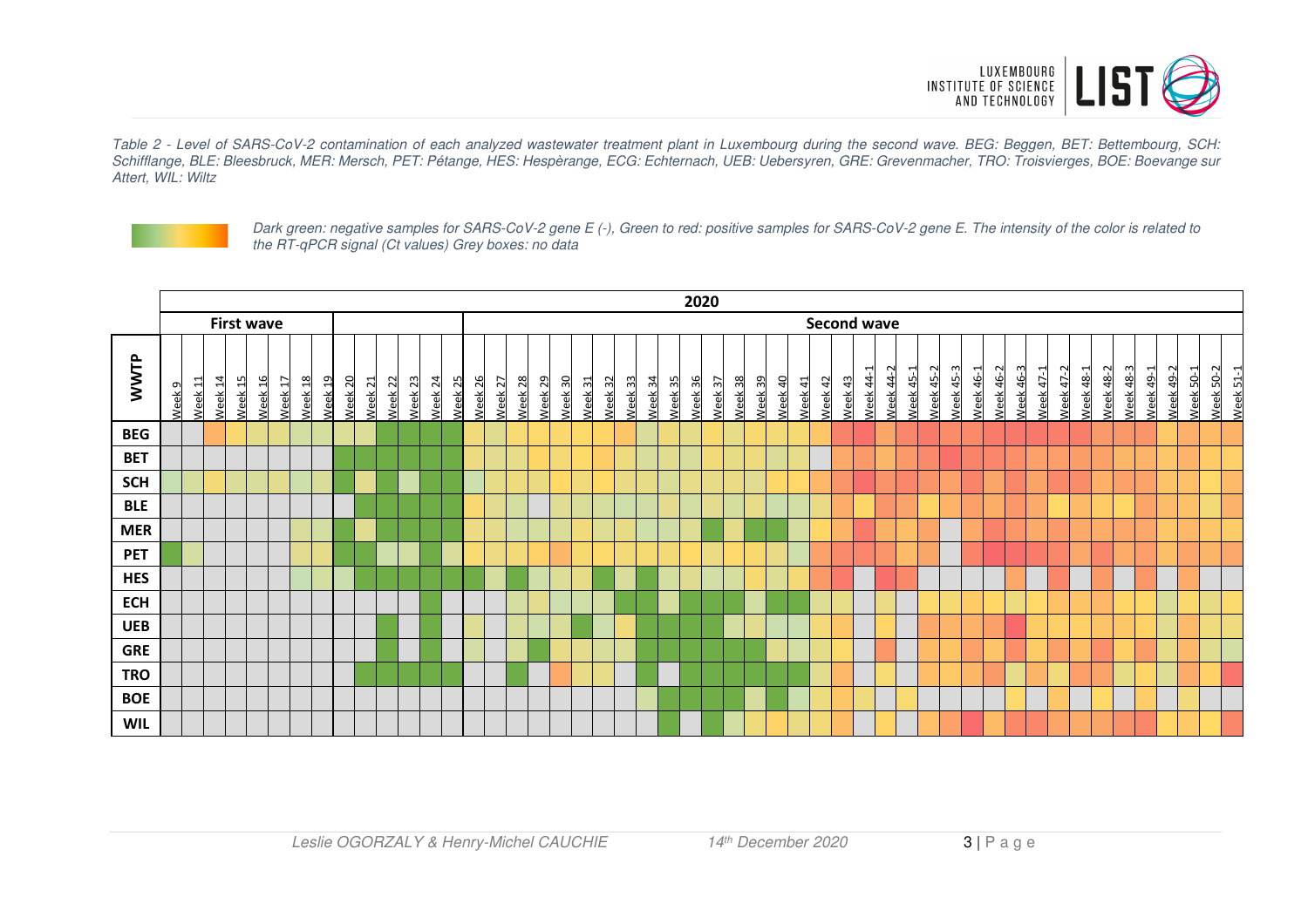









**Date** Mar Apr May Jun Jul Aug Sep Oct Nov Dec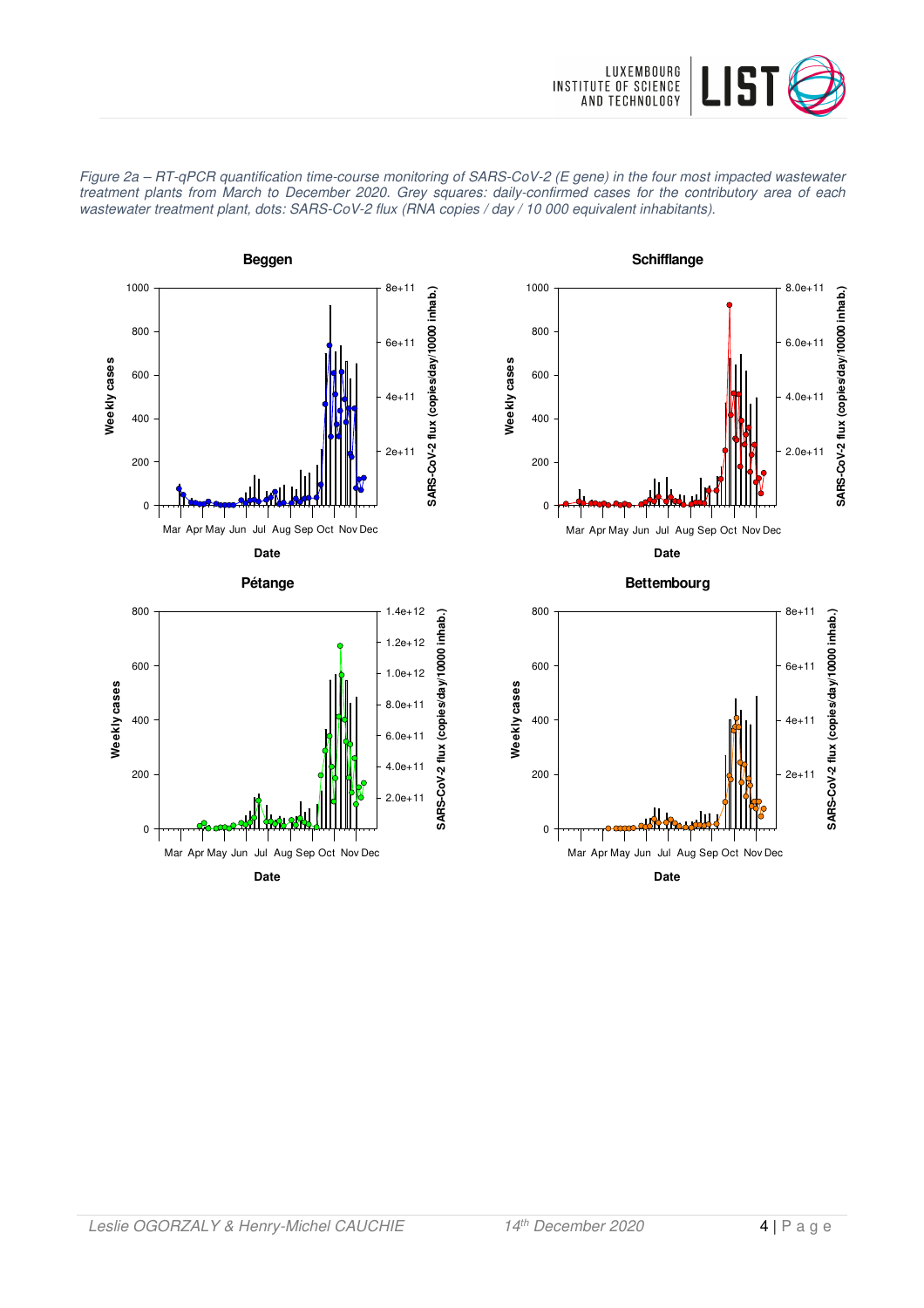







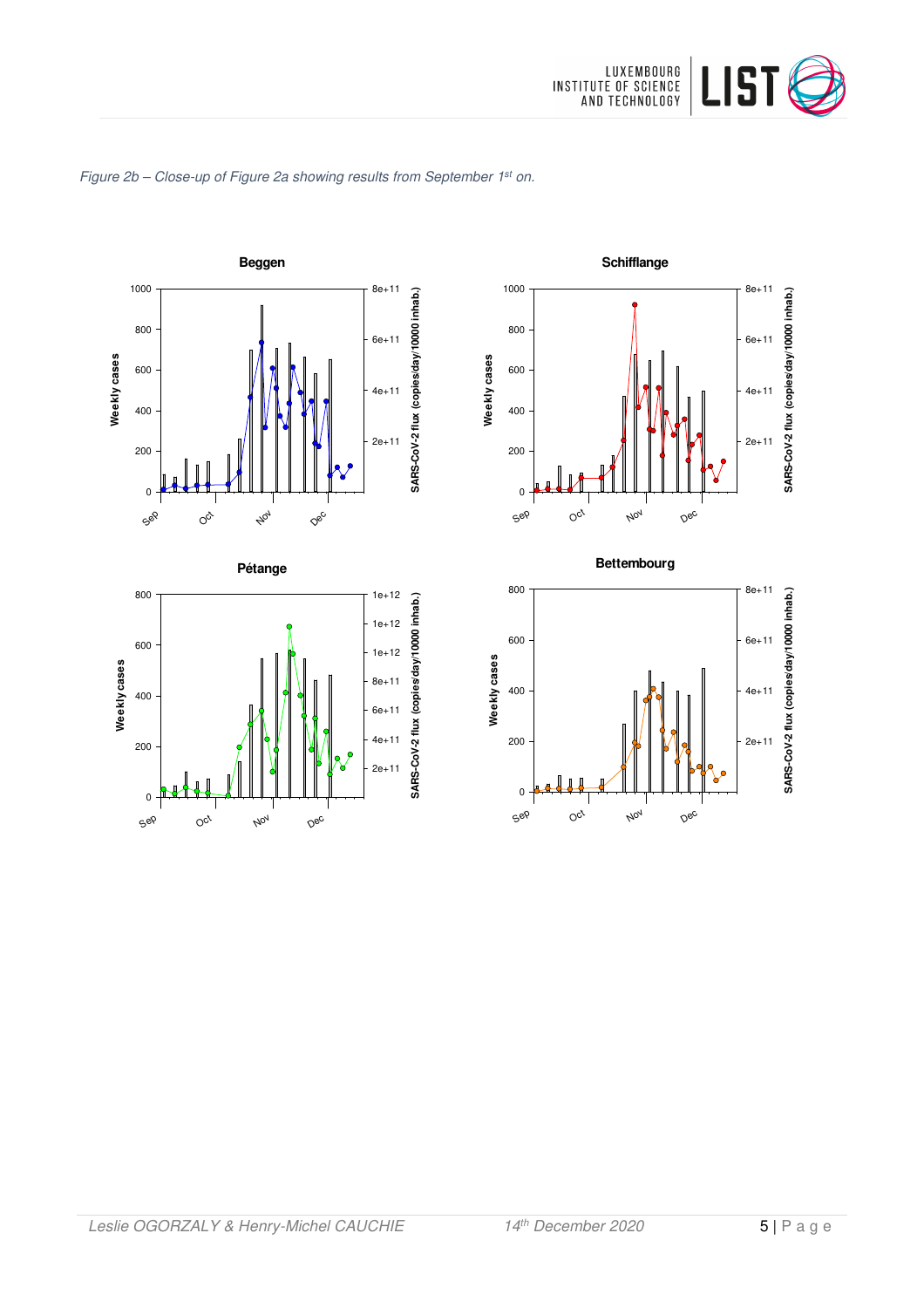





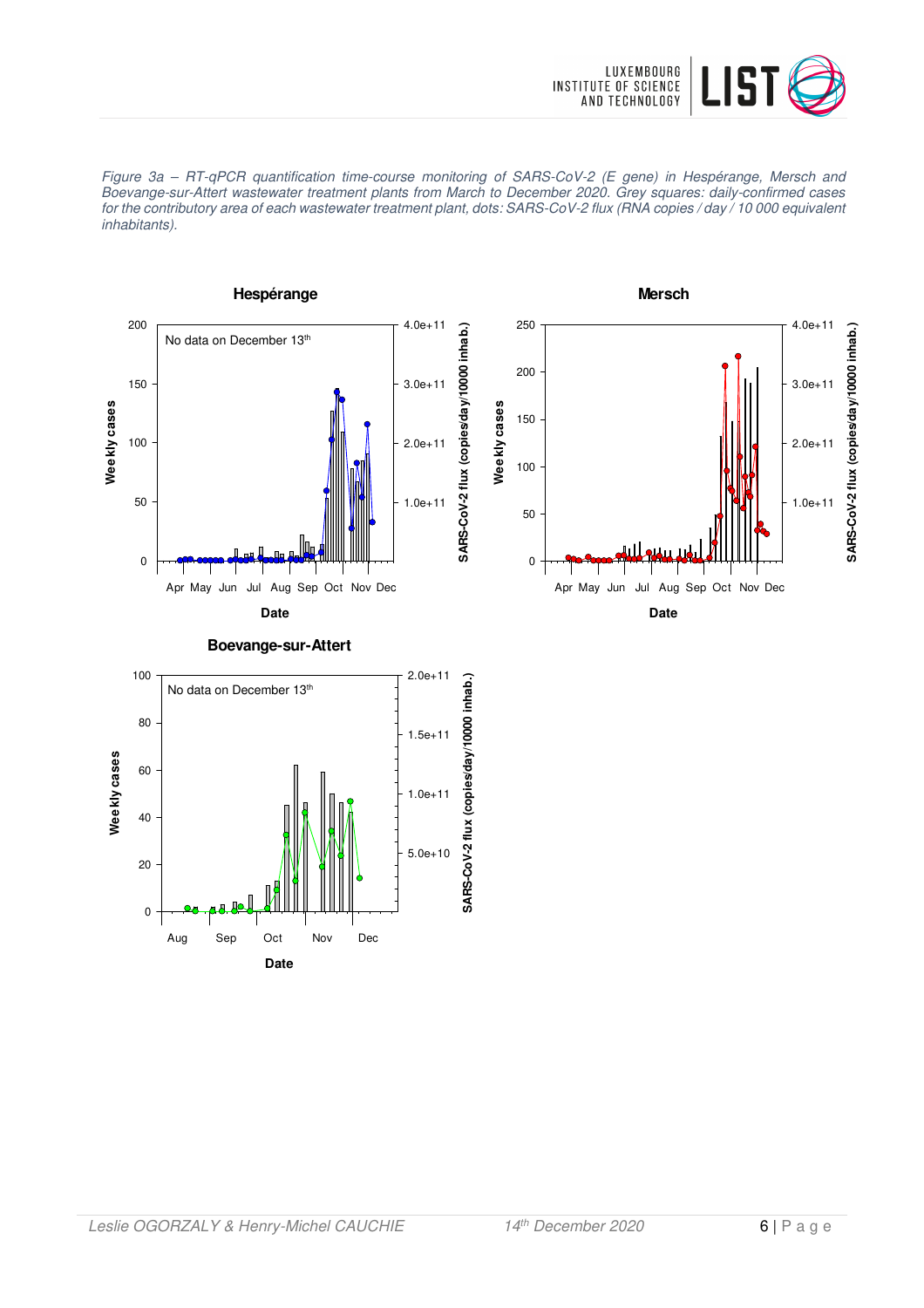

#### Figure 3b - Close-up of Figure 3a showing results from September 1st on.



**Date**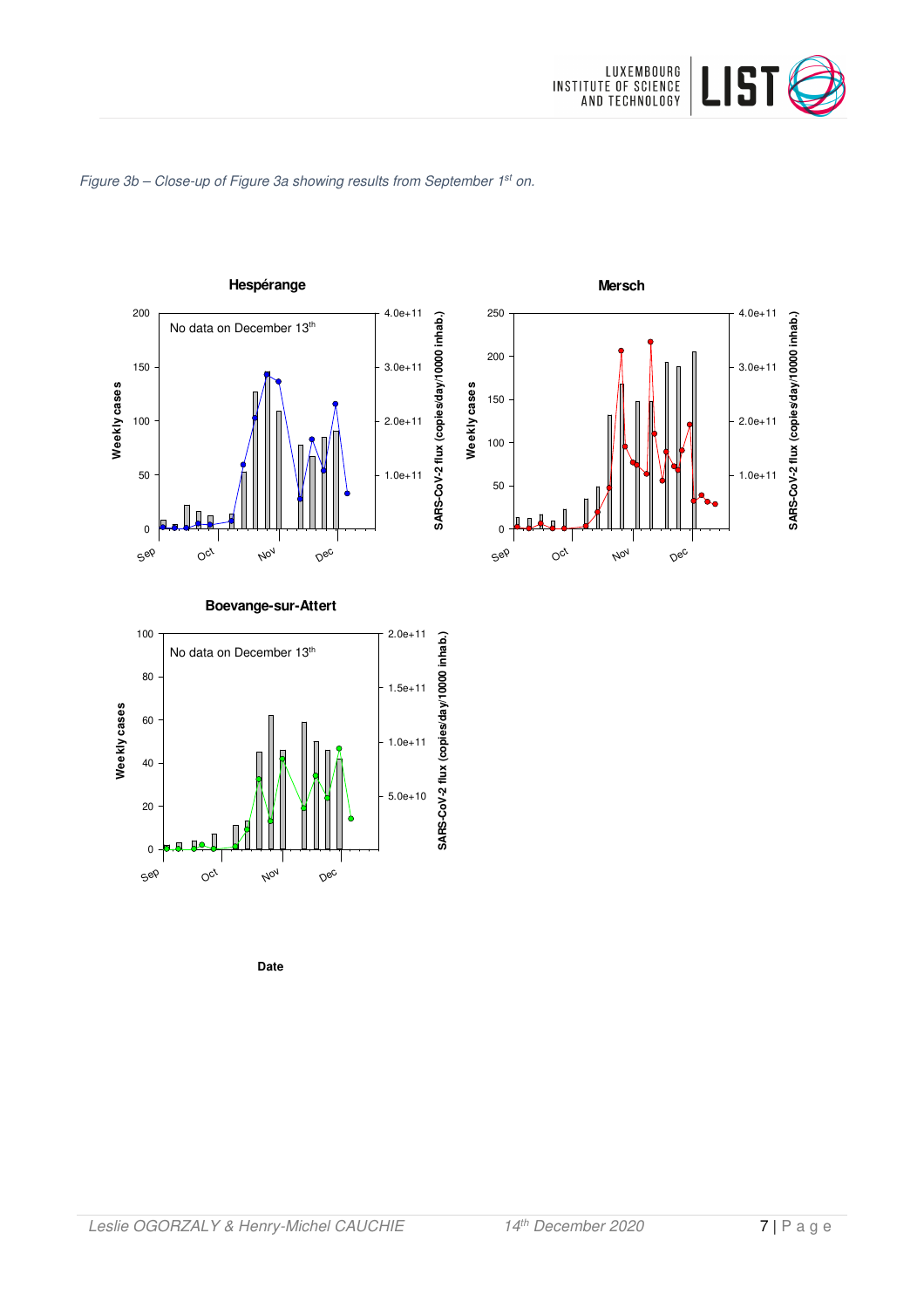

Figure 4a – RT-qPCR quantification time-course monitoring of SARS-CoV-2 (E gene) in SIDEST wastewater treatment plants from March to December 2020. Grey squares: daily-confirmed cases for the contributory area of each wastewater treatment plant, dots: SARS-CoV-2 flux (RNA copies / day / 10 000 equivalent inhabitants).





**Date**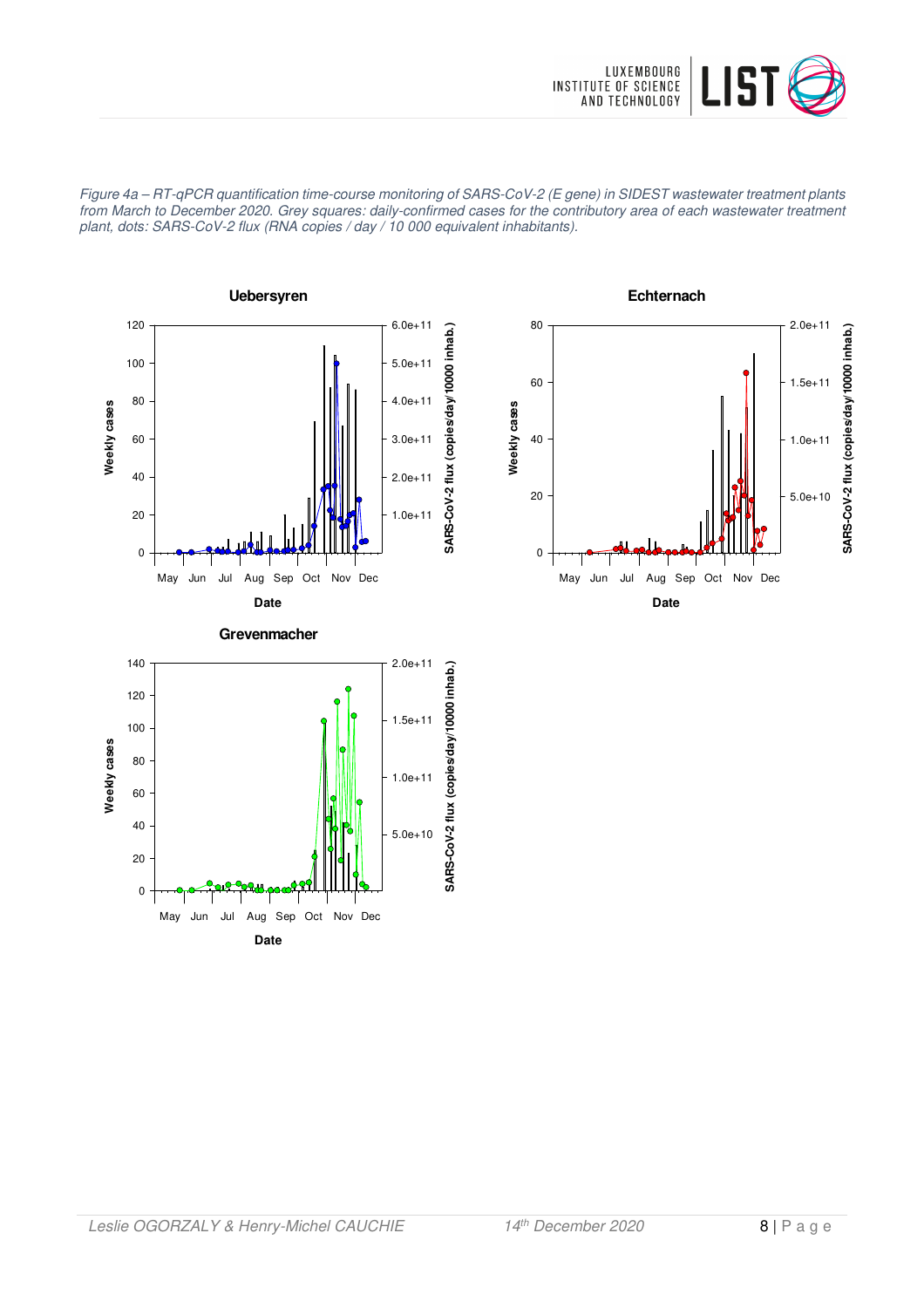

#### Figure 4b – Close-up of Figure 4a showing results from September 1st on.





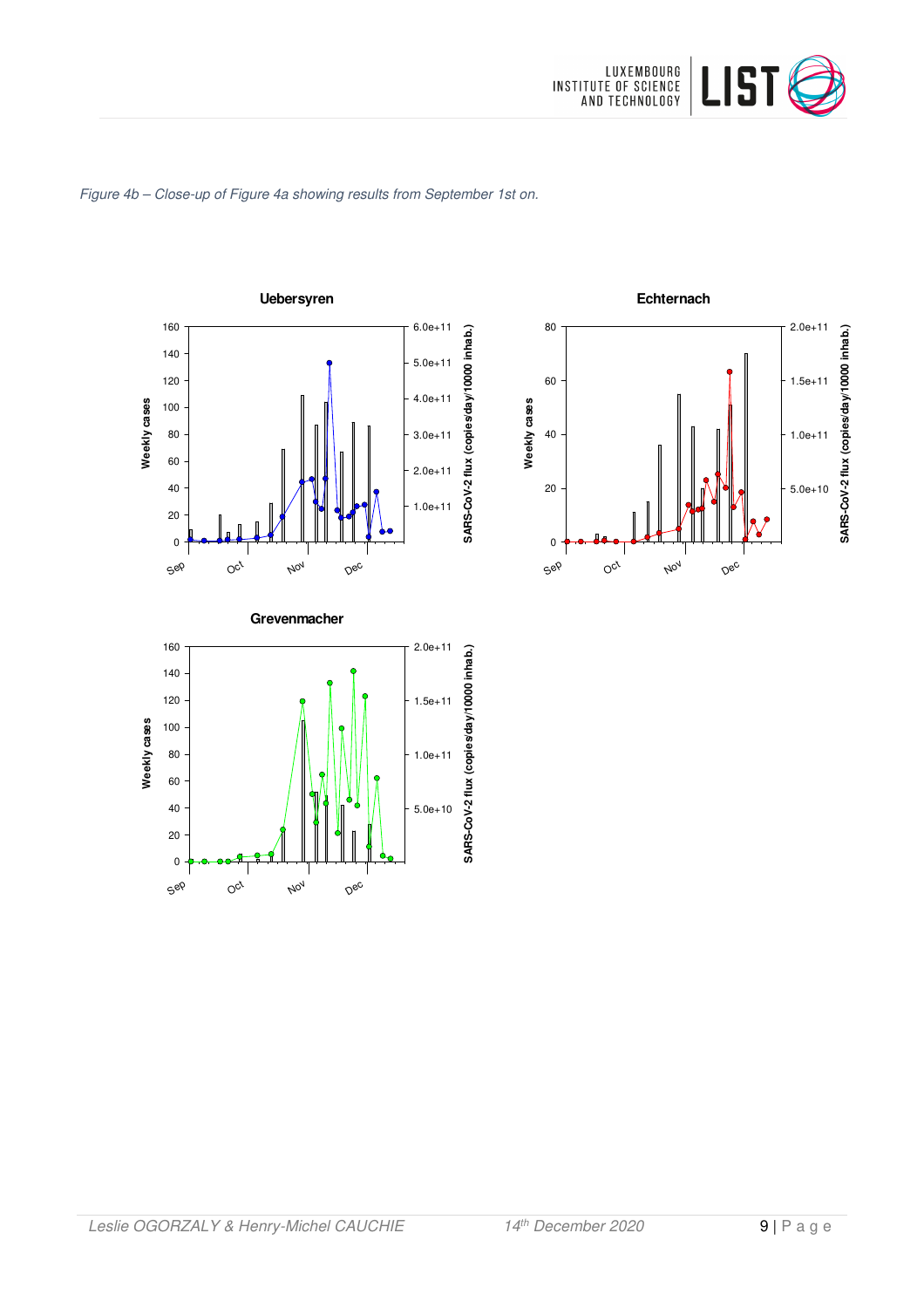



Figure 5a – RT-qPCR quantification time-course monitoring of SARS-CoV-2 (E gene) in SIDEN wastewater treatment plants from March to December 2020. Grey squares: daily-confirmed cases for the contributory area of each wastewater treatment plant, dots: SARS-CoV-2 flux (RNA copies / day / 10 000 equivalent inhabitants).

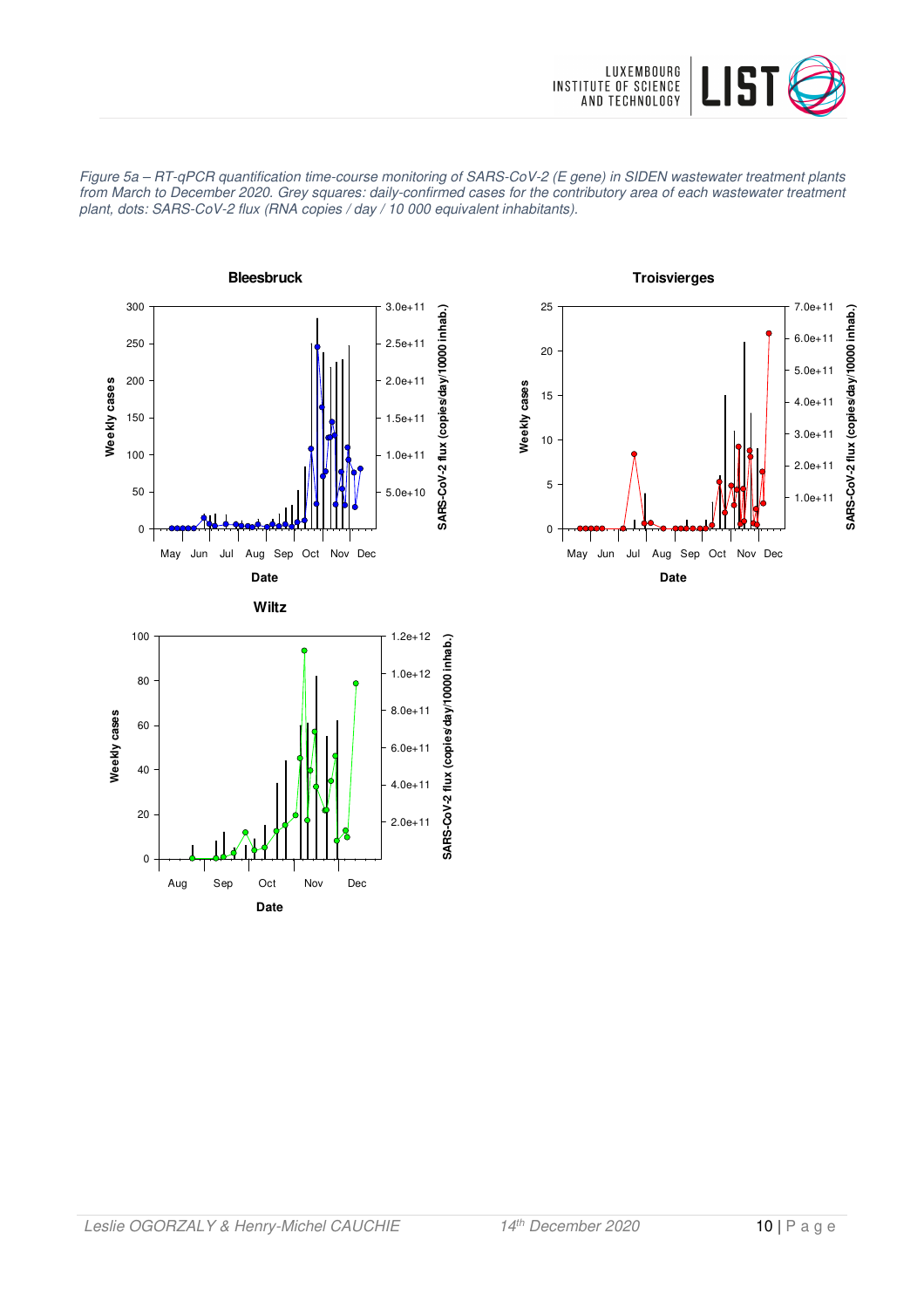







**Troisvierges** 25 7.0e+11 SARS-CoV-2 flux (copies/day/10000 inhab.) **SARS-CoV-2 flux (copies/day/10000 inhab.)** 6.0e+11 20 5.0e+11 Weekly cases **Weekly cases** 15 4.0e+11 3.0e+11 10 2.0e+11 5 1.0e+11 0  $O_{C_f}$ Nov Sep Dec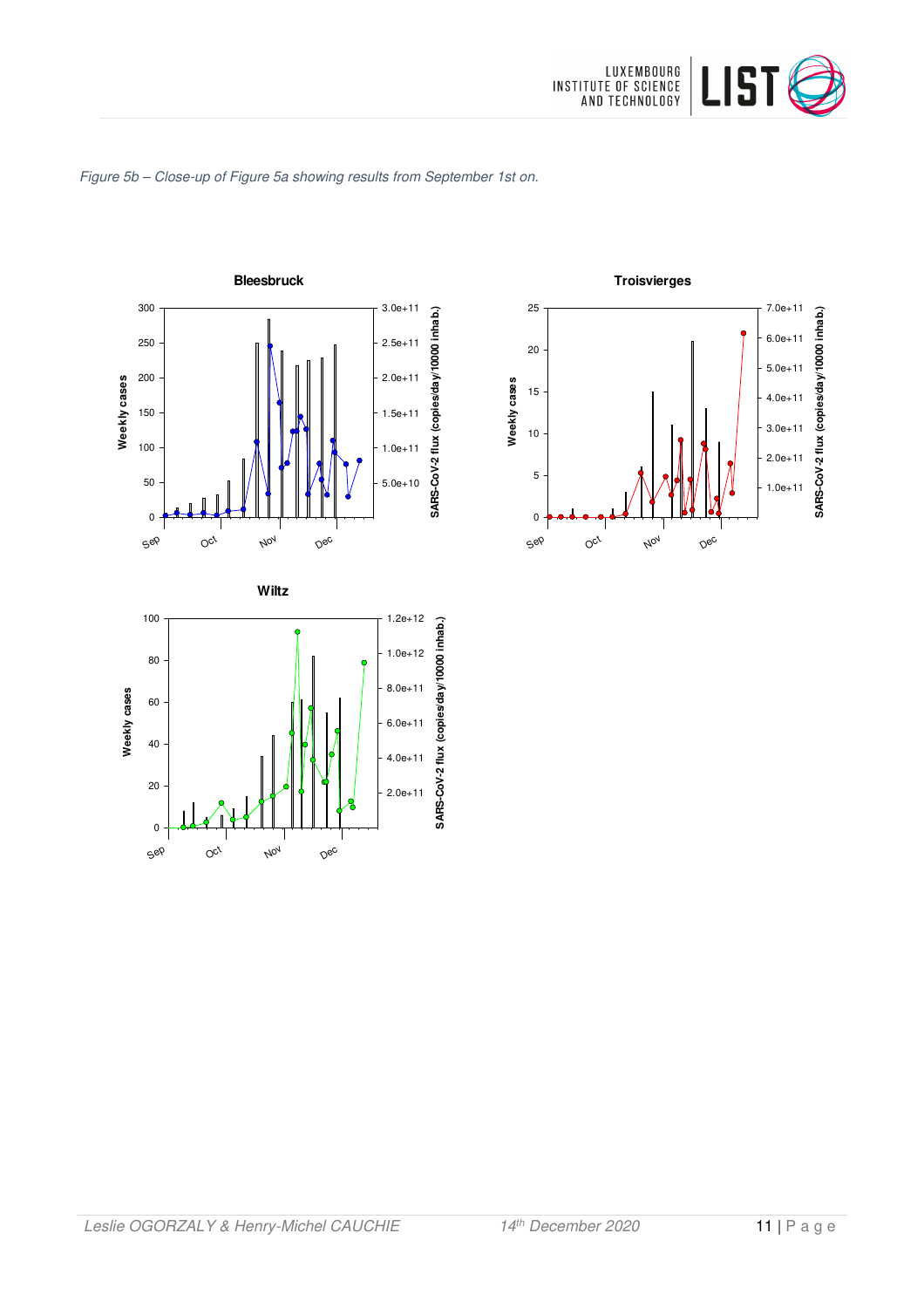

#### Table 3- Timing of sewage sampling since the beginning of the CORONASTEP study

|                     |                                       |                          |                          |                | 2019           |                                       |                |                                  |                  |                                                    |                                       |                                         |                       |                                          |                       |                  |             |                                  |            |              |                         |            |                       |                |            |            |         | 2020         |                                  |         |                                  |            |            |                                        |         |         |                          |            |                     |            |                          |                                                                |                |                          |                |                 |                |                                 |
|---------------------|---------------------------------------|--------------------------|--------------------------|----------------|----------------|---------------------------------------|----------------|----------------------------------|------------------|----------------------------------------------------|---------------------------------------|-----------------------------------------|-----------------------|------------------------------------------|-----------------------|------------------|-------------|----------------------------------|------------|--------------|-------------------------|------------|-----------------------|----------------|------------|------------|---------|--------------|----------------------------------|---------|----------------------------------|------------|------------|----------------------------------------|---------|---------|--------------------------|------------|---------------------|------------|--------------------------|----------------------------------------------------------------|----------------|--------------------------|----------------|-----------------|----------------|---------------------------------|
| <b>WWTP</b>         | ćity<br>abitants)<br>Max<br>စ္ခဲ<br>Ě | Inhabitants<br>connected | 41<br>Week               | m<br>4<br>Week | 46<br>Week     | $\overline{\phantom{0}}$<br>S<br>Week | ന<br>Week      | $\overline{\phantom{0}}$<br>Week | $\sigma$<br>Week | $\overline{ }$<br>$\overline{\phantom{0}}$<br>Week | 4<br>$\overline{\phantom{0}}$<br>Week | LO.<br>$\overline{\phantom{0}}$<br>Week | $\frac{6}{1}$<br>Week | $\overline{ }$<br>$\overline{ }$<br>Week | $\frac{8}{1}$<br>Week | <u>ე</u><br>Week | 20<br>Week  | $\overline{ }$<br>$\sim$<br>Week | 22<br>Week | 23<br>Week   | $\overline{24}$<br>Week | 25<br>Week | G<br>$\sim$<br>畜<br>Š | 27<br>Week     | 28<br>Week | 29<br>Week | Week 30 | Week 31      | $\sim$<br>ന<br>る<br>Š            | Week 33 | $\overline{a}$<br>$\sim$<br>Week | 35<br>Week | 36<br>Week | $\overline{ }$<br>$\mathsf{m}$<br>Week | Week 38 | Week 39 | $\overline{4}$<br>畜<br>Š | 41<br>Week | $\sim$<br>4<br>Week | 43<br>Week | 44<br>Week               | LO.<br>4<br>Week                                               | 46<br>Week     | 47<br>Week               | 48<br>畜<br>Š   | $^{49}$<br>Week | SO<br>Week     | <b>Total samples</b><br>Week 51 |
| Beggen              | 210000                                | 139731                   |                          |                |                |                                       |                |                                  |                  |                                                    |                                       |                                         |                       |                                          |                       |                  |             |                                  |            |              |                         |            |                       |                |            |            |         | $\mathbf{1}$ |                                  |         |                                  |            |            |                                        |         |         |                          |            |                     |            | $\overline{\phantom{a}}$ | $\overline{3}$                                                 |                | $\overline{2}$           | 3              |                 |                | 47<br>$\mathbf{1}$              |
| Bettembourg         | 95000                                 | 53606                    |                          |                |                |                                       |                |                                  |                  |                                                    |                                       |                                         |                       |                                          |                       |                  |             |                                  |            |              |                         |            |                       |                |            |            |         |              |                                  |         |                                  |            |            |                                        |         |         |                          |            |                     |            |                          |                                                                |                | $\overline{\phantom{a}}$ | 3              |                 |                | 40                              |
| Schifflange         | 90000                                 | 68143                    |                          |                |                |                                       |                |                                  |                  |                                                    |                                       |                                         |                       |                                          |                       |                  |             |                                  |            |              |                         |            |                       |                |            |            |         |              |                                  |         |                                  |            |            |                                        |         |         |                          |            |                     |            |                          | 3                                                              |                | $\overline{2}$           | $\overline{3}$ | $\overline{2}$  | $\overline{2}$ | 55                              |
| Bleesbrück          | 80000                                 | 30930                    |                          |                |                |                                       |                |                                  |                  |                                                    |                                       |                                         |                       |                                          |                       |                  |             |                                  |            |              |                         |            |                       |                |            |            |         |              |                                  |         |                                  |            |            |                                        |         |         |                          |            |                     |            |                          |                                                                |                | $\overline{2}$           | 3              |                 |                | 39                              |
| Mersch              | 70000                                 | 30473                    |                          |                |                |                                       |                |                                  |                  |                                                    |                                       |                                         |                       |                                          |                       |                  |             |                                  |            |              |                         |            |                       |                |            |            |         |              |                                  |         |                                  |            |            |                                        |         |         |                          |            |                     |            |                          |                                                                |                | $\mathcal{P}$            |                |                 |                | 42                              |
| Pétange             | 50000                                 | 59481                    |                          |                |                |                                       |                |                                  |                  |                                                    |                                       |                                         |                       |                                          |                       |                  |             |                                  |            |              |                         |            |                       |                |            |            |         |              |                                  |         |                                  |            |            |                                        |         |         |                          |            |                     |            | $\overline{2}$           |                                                                |                | $\overline{2}$           | $\overline{3}$ |                 | $\overline{2}$ | 50<br>$\mathbf{1}$              |
| Hesperange          | 36000                                 | 15479                    |                          |                |                |                                       |                |                                  |                  |                                                    |                                       |                                         |                       |                                          |                       |                  |             |                                  |            | 1            |                         |            |                       |                |            |            |         |              |                                  |         |                                  |            |            |                                        |         |         |                          |            |                     |            |                          |                                                                |                |                          |                |                 |                | 34<br>$\mathbf 0$               |
| Echternach          | 36000                                 | 7499                     |                          |                |                |                                       |                |                                  |                  |                                                    |                                       |                                         |                       |                                          |                       |                  |             |                                  |            |              |                         |            |                       |                |            |            |         |              |                                  |         |                                  |            |            |                                        |         |         |                          |            |                     |            |                          |                                                                |                | $\overline{2}$           | 3              |                 |                | 32                              |
| <b>Uebersyren</b>   | 35000                                 | 18600                    |                          |                |                |                                       |                |                                  |                  |                                                    |                                       |                                         |                       |                                          |                       |                  |             |                                  |            |              |                         |            |                       |                |            |            |         |              |                                  |         |                                  |            |            |                                        |         |         |                          |            |                     |            |                          |                                                                |                | $\overline{2}$           | $\overline{3}$ |                 |                | 34                              |
| Grevenmacher        | 47000                                 | 9835                     |                          |                |                |                                       |                |                                  |                  |                                                    |                                       |                                         |                       |                                          |                       |                  |             |                                  |            |              |                         |            |                       |                |            |            |         |              |                                  |         |                                  |            |            |                                        |         |         |                          |            |                     |            |                          |                                                                |                | $\overline{2}$           | $\overline{3}$ |                 |                | 34                              |
| Troisvierges        | 5000                                  | 3411                     |                          |                |                |                                       |                |                                  |                  |                                                    |                                       |                                         |                       |                                          |                       |                  |             |                                  |            | $\mathbf{1}$ |                         |            |                       |                |            |            |         |              |                                  |         |                                  |            |            |                                        |         |         |                          |            |                     |            |                          |                                                                |                | $\overline{2}$           | 3              |                 |                | 33                              |
| Boevange sur Attert | 15000                                 | 1170                     |                          |                |                |                                       |                |                                  |                  |                                                    |                                       |                                         |                       |                                          |                       |                  |             |                                  |            |              |                         |            |                       |                |            |            |         |              |                                  |         |                                  |            |            |                                        |         |         |                          |            |                     |            |                          |                                                                |                |                          |                |                 |                | <sup>18</sup><br>$\mathbf 0$    |
| Wiltz               | 16500                                 | 6944                     |                          |                |                |                                       |                |                                  |                  |                                                    |                                       |                                         |                       |                                          |                       |                  |             |                                  |            |              |                         |            |                       |                |            |            |         |              |                                  |         |                                  |            |            |                                        |         |         |                          |            |                     |            |                          |                                                                | $\overline{3}$ | $\overline{2}$           | 3              |                 |                | $\overline{23}$                 |
| Total               | 785500                                | 445302                   | $\overline{\phantom{a}}$ | $\overline{2}$ | $\overline{2}$ | $\overline{2}$                        | $\overline{2}$ | $\overline{2}$                   | $\overline{2}$   | $\overline{2}$                                     | $\overline{2}$                        | $\overline{2}$                          | $\overline{2}$        | $\overline{2}$                           | 5 <sup>5</sup>        | 5                | $6^{\circ}$ | 8   10   8   11   8              |            |              |                         |            | 9                     | $\overline{7}$ | $11$ 9     |            |         |              | 11   11   11   10   12   12   12 |         |                                  |            |            |                                        |         |         |                          |            |                     |            |                          | 13   13   13   13   13   12   13   19   28   35   24   37   24 |                |                          |                |                 | 24             | 11 481                          |
| Pop Lux (2019)      |                                       | 613901                   |                          |                |                |                                       |                |                                  |                  |                                                    |                                       |                                         |                       |                                          |                       |                  |             |                                  |            |              |                         |            |                       |                |            |            |         |              |                                  |         |                                  |            |            |                                        |         |         |                          |            |                     |            |                          |                                                                |                |                          |                |                 |                |                                 |
|                     |                                       | 72.54%                   |                          |                |                |                                       |                |                                  |                  |                                                    |                                       |                                         |                       |                                          |                       |                  |             |                                  |            |              |                         |            |                       |                |            |            |         |              |                                  |         |                                  |            |            |                                        |         |         |                          |            |                     |            |                          |                                                                |                |                          |                |                 |                |                                 |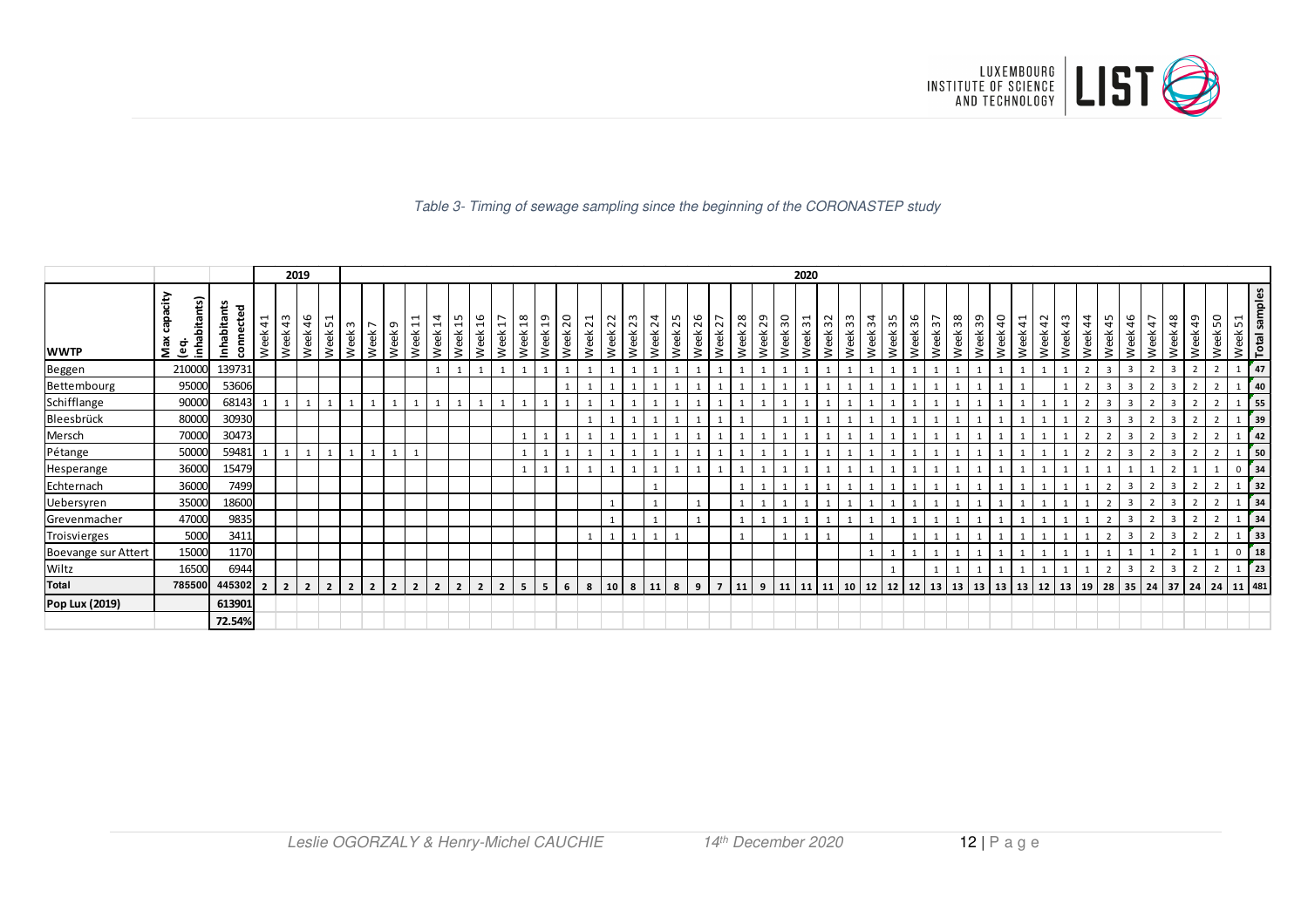# Materials and Methods



#### **Sewage samples**

From March to December 2020, up to thirteen WWTPs were sampled at the inlet of the plant according to the planning presented in Table 3. The operators of the WWTPs sampled a 24-h composite sample of 96 samples according to your own sampling procedure. Composite sample was stored at 4°C until sample processing.

#### **Sample processing**

The samples were transported to the laboratory at 4°C and viral RNA was isolated on the day of sampling. Larger particles (debris, bacteria) were removed from the samples by pelleting using centrifugation at 2,400 x g for 20 min at 4°C. A volume of 120 mL of supernatant was filtered through Amicon® Plus-15 centrifugal ultrafilter with a cut-off of 10 kDa (Millipore) by centrifugation at 3,220 x g for 25 min at 4°C. The resulting concentrate was collected and 140 µL of each concentrate was then processed to extract viral RNA using the QIAamp Viral RNA mini kit (Qiagen) according to the manufacturer's protocol. Elution of RNA was done in 60 μL of elution buffer.

## **Real-time One-Step RT-PCR**

Samples are screened for the presence of *Sarbecovirus (Coronaviridae, Betacoronaviruses*) and/or SARS-CoV-2 virus RNA by two distinct real-time one-step RT-PCR, one on the E gene (Envelope small membrane protein) and the second on the N gene (nucleoprotein). The E gene real-time RT-PCR can detect Sarbecoviruses, i.e. SARS-CoV, SARS-CoV-2 and closely related bat viruses. In the context of the COVID19 pandemic, it can be assumed that only SARS-CoV-2 strains will be detected by this assay given that SARS-CoV virus has been eradicated and other bat viruses do not commonly circulate in the human population. The E gene assay is adapted from Corman et al. [17]. The N gene real-time RT-PCR assay (N1 assay) specifically detects SARS-CoV-2 virus. It is adapted from the CDC protocol<sup>1</sup>. The two primers/probe sets are presented in Table 3. The RTqPCR protocols and reagents were all provided by the LIH.

| <b>Target</b> | <b>Primer name</b> | Primer sequence (5' to 3')                     | <b>References</b> |
|---------------|--------------------|------------------------------------------------|-------------------|
| E gene        | E Sarbeco F1       | 5-ACAGGTACGTTAATAGTTAATAGCGT-3                 | Corman et al.,    |
|               | E Sarbeco R2       | 5-ATATTGCAGCAGTACGCACACA-3                     | 2020              |
|               | E Sarbeco P1       | 5'-FAM-ACACTAGCCATCCTTACTGCGCTTCG-BHQ1         |                   |
| N gene        | 2019-nCoV N1 Fw    | 5'-GAC CCC AAA ATC AGC GAA AT-3'               | CDC               |
|               | 2019-nCoV N1 Rv    | 5'-TCT GGT TAC TGC CAG TTG AAT CTG-3'          |                   |
|               | 2019-nCoV N1 Probe | 5'-FAM-ACC CCG CAT TAC GTT TGG TGG ACC-BHQ1-3' |                   |

#### Table 4 – RT-qPCR primer-probe sets

Each reaction contained 5 μL of RNA template, 5 μL of TaqPath 1-step RT-qPCR MasterMix (A15299, Life Technologies), 0.5 µL of each primer (20 µM) and probe (5 µM) and the reaction volume was adjusted to a final volume of 20 μL with molecular biology grade water. Thermal cycling reactions were carried out at 50 °C for 15 min, followed by 95 °C for 2 min and 45 cycles of 95 °C for 3 sec and 58°C (E gene) or 55°C (N gene) for 30 sec using a Viia7 Real-Time PCR Detection System (Life Technologies). Reactions were considered positive (limit of detection – LOD) if the cycle threshold (Ct value) was below 40 cycles.

<sup>1</sup> https://www.cdc.gov/coronavirus/2019-ncov/downloads/rt-pcr-panel-primer-probes.pdf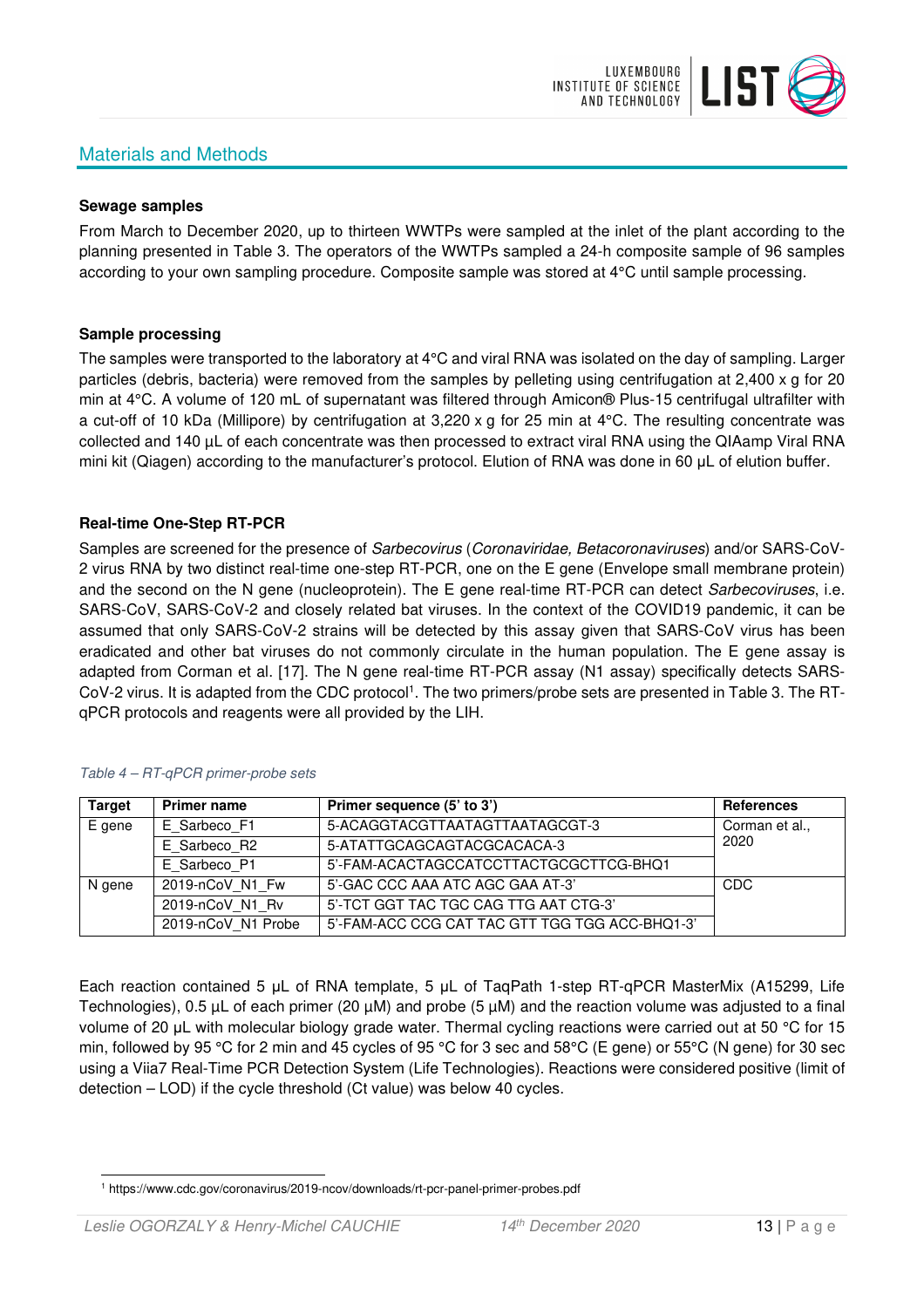

## **Controls**

A non-target RNA fragment commercially available (VetMAX™ Xeno™ IPC and VetMAX™ Xeno™ IPC Assay, ThermoFischer Scientific) was added to the viral RNA extract from sewage concentrates as an internal positive control (IPC). This IPC-RNA is used to control the performance of the RT-qPCR (E gene) and to detect the presence of RT-qPCR inhibitors.

Viral RNA copies quantification of both targeting genes in wastewater samples was performed using RT-qPCR standard curves generated using EDX SARS-CoV-2 Standard (Biorad). This standard is manufactured with synthetic RNA transcripts containing 5 targets (E, N, S, ORF1a, and RdRP genes of SARS-CoV-2, 200,000 copies/mL each).Using such a standard, the limits of quantification (LOQ) of both RT-qPCR assays were estimated to 1 RNA copy per reaction (Figure 6).



Figure 6 – RT-qPCR standard curves established for both targeting genes (E gene and N gene) of SARS-CoV-2 using a commercially available standard (Biorad).

# **Data interpretation**

A sample is declared positive for the presence of SARS-CoV-2 if both targets (E and N gene) are detected with Ct values less than or equal to the LOQ. If only one target is detected or if target genes are detected with Ct values between the LOD and the LOQ, samples are reported as presumptive positive (+/-). A sample is declared negative when no target genes are detected (Ct values superior to the LOD).

In case of presumptive positive, sample is tested again using another RT-qPCR detection assay (Allplex 2019 nCoV Assay, Seegene). This commercially available detection kit is a multiplex real-time RT-PCR assay for simultaneous detection of three target genes of SARS-CoV-2 in a single tube. The assay is designed to detect RdRP and N genes specific for SARS-CoV-2, and E gene specific for all Sarbecovirus including SARS-CoV-2.

As shown in Figure 7, a highly significant correlation (Pearson Correlation,  $R^2=0.964$ ,  $p = 5.979.10^{-24}$ ) was obtained between the SARS-CoV-2 RNA concentrations estimated using the E gene and the N gene, respectively. Therefore, only the E gene results were presented in this report.